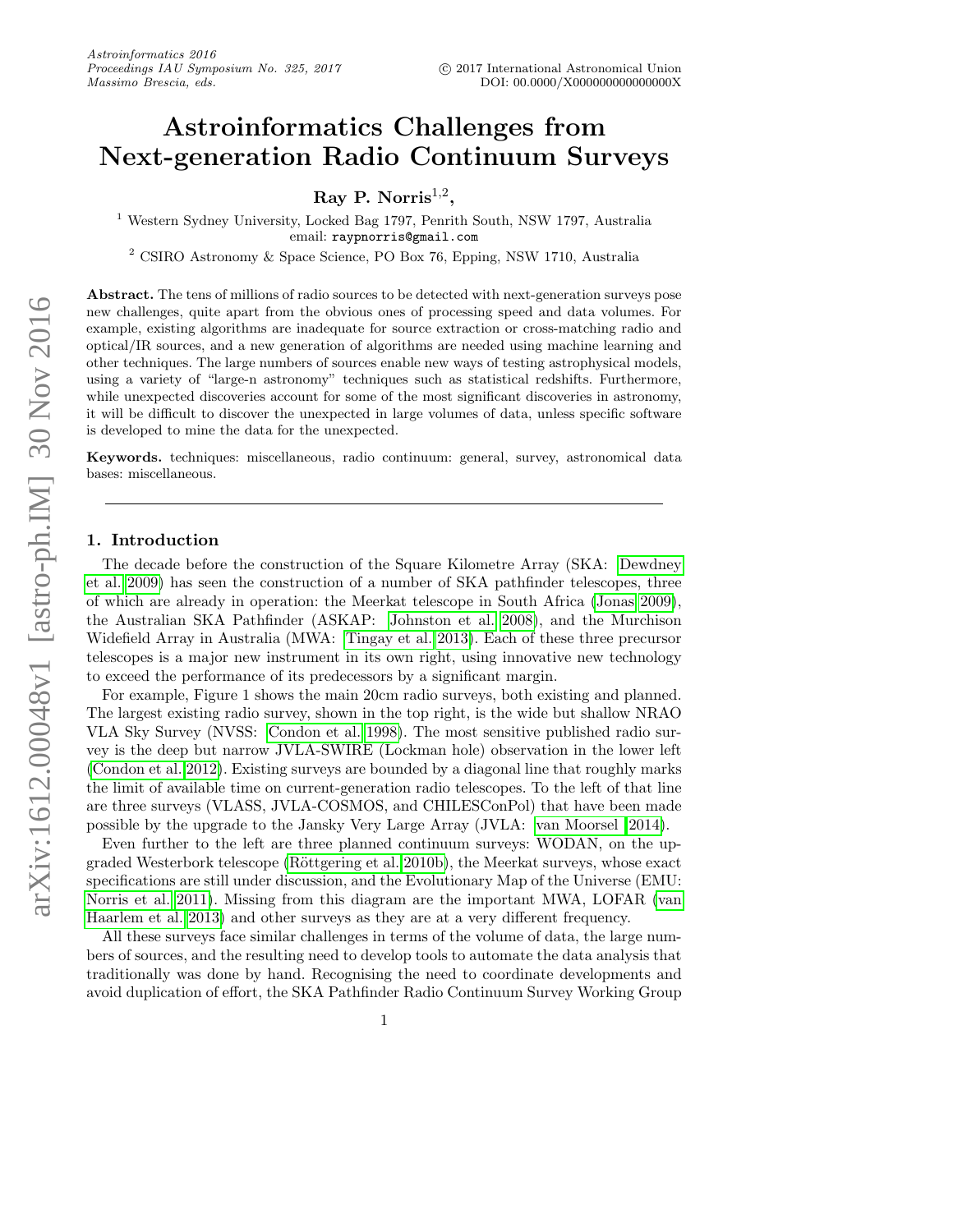

Figure 1. Comparison of existing and planned deep 20 cm radio continuum surveys, based on a diagram by Isabella Prandoni. The horizontal axis shows the sensitivity, and the vertical axis shows the sky coverage. The right-hand diagonal dashed line shows the approximate envelope of existing surveys, which is largely determined by the availability of telescope time. Surveys not at 20cm are represented at the equivalent 20 cm flux density, assuming a spectral index of -0.8. The squares in the top-left represent the new radio surveys discussed in this paper.

(SPARCS) was established in 2010 and has had annual meetings since. Its achievements include the writing of a review paper listing these challenges [\(Norris et al. 2013\)](#page-9-10) and the establishment of three reference survey fields at declination  $\sim +30^{\circ}, 0^{\circ}$ , and  $-30^{\circ}$ , which can be observed by all existing and new radio telescopes, to ensure agreements on the measured positions, flux densities, polarisation, spectral index, etc. For example, the measured flux densities of sources in radio surveys are subject to a large number of subtle corrections and bias effects, that can cause measurement errors. The SPARCS fields have been chosen to overlap with a field that is well-studied at other wavelengths, to maximise the science to be obtained from these observations. It is planned to observe all three fields, as far and deeply as possible, with all existing survey telescopes as well as the new SPARCS surveys.

The rest of this paper discusses the challenges common to all these surveys by discussing them in terms of the largest of these surveys, EMU.

# 1.1. ASKAP & EMU

The Australian SKA Pathfinder (ASKAP: [Johnston et al. 2008\)](#page-9-2) is a new radio telescope nearing completion on the Australian SKA site in Western Australia, at the Murchison Radioastronomy Observatory. It consists of 36 12-metre antennas distributed over a region 6 km in diameter. It is revolutionary in that each antenna is equipped with a phased-array feed (PAF: [Bunton & Hay 2010\)](#page-8-0) of 96 dual-polarisation pixels operating at 700–1800 MHz, resulting in a field of view of 30  $deg<sup>2</sup>$ , and a much high survey speed than comparable single-pixel telescopes.

As well as producing images and source catalogues, the real-time processing pipeline [\(Cornwell et al. 2011\)](#page-9-11) will also measure spectral index, spectral curvature, and all polarisation products.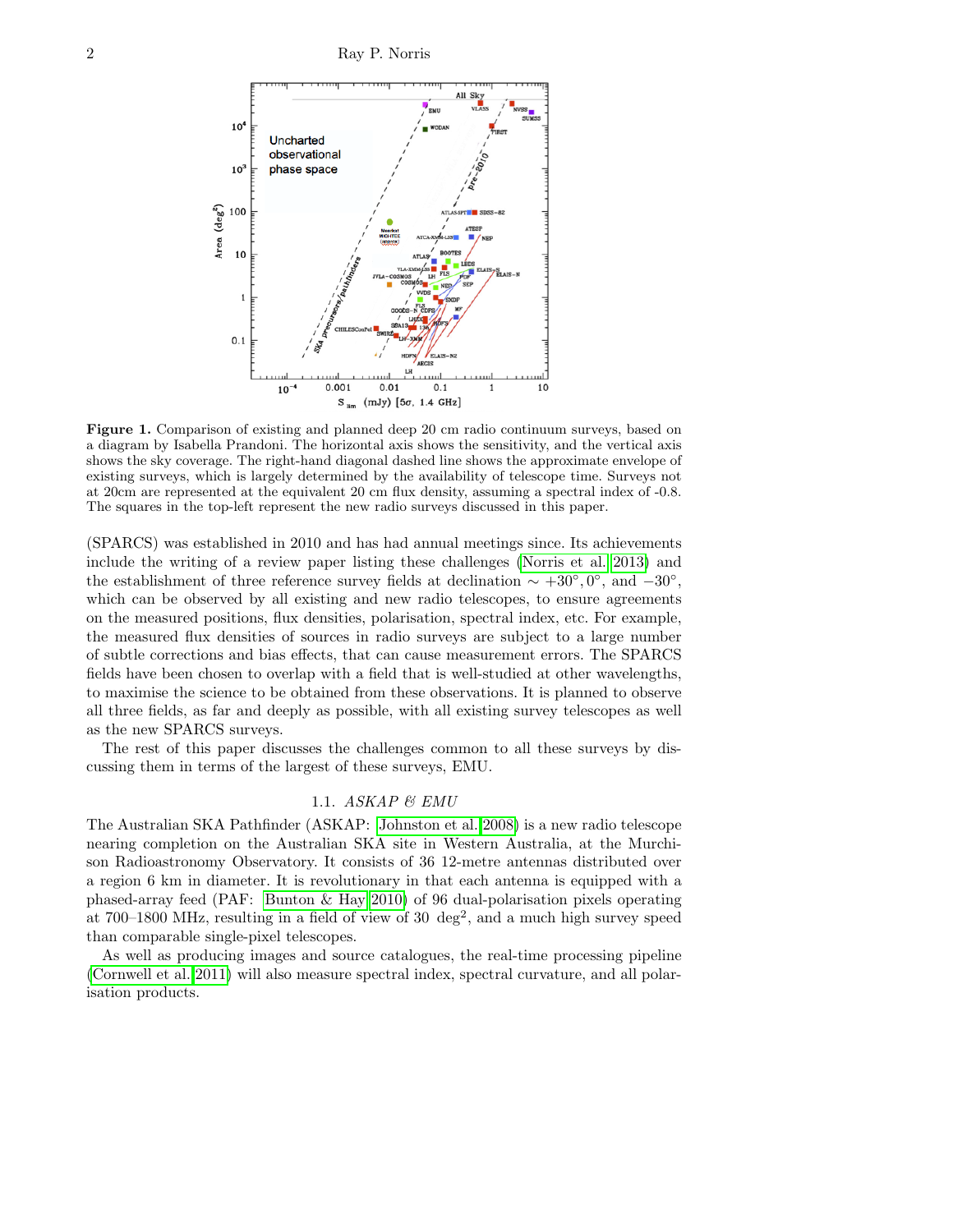ASKAP has a very high data rate: 70 Tbit/s from the antennas, and 220 TB/day from the correlator, which is sent via an 800km dedicated fibre link to the Pawsey centre in Perth. There, the processing software runs on a 200 Tflop/s Cray XC30 supercomputer that generates 70 PB/year of calibrated data, images, and catalogues. The operating budget only allows 4 PB/year to be stored, so most of the spectral line time-series data is discarded.

ASKAP has already generated significant science (e.g. [Serra et al. 2015;](#page-9-12) [Allison et](#page-8-1) [al. 2015;](#page-8-1) [Heywood et al. 2016\)](#page-9-13) in "BETA" and "Early Science" mode. Full operations are expected to start in early 2018, when the major survey programs, such as EMU, will commence.

ASKAP's all-sky continuum survey is EMU [\(Norris et al. 2011\)](#page-9-8) which will survey 75% of the sky to a sensitivity of 10  $\mu$ Jy/beam rms. EMU will detect about 70 million galaxies, compared to the 2.5 million detected by all radio-telescopes over the entire history of radioastronomy. Not only will EMU have greater sensitivity than previous large-area surveys, but it will also have high resolution and sensitivity to extended emission, and will measure spectral index and, courtesy of the POSSUM project [\(Gaensler et al. 2010\)](#page-9-14), polarisation for the strongest sources.

EMU is driven by 18 "Key Science Projects" (KSPs), which cover areas ranging from cosmology and galaxy evolution through to Galactic science, but which are unified under the over-arching goal of understanding the evolution of the Universe. Importantly, one key science project is to discover the unexpected, which is discussed further below. Many of the KSPs take advantage of the large number of sources available from EMU to operate in a "large-n" astronomy mode, where statistical inferences about populations of objects take precedence over the properties of individual objects.

EMU also has a number of "Development Projects", covering challenges such as source extraction, classification, cross-matching to multi-wavelength surveys, and redshift determination, in collaboration with other SPARCS members.

Section 2 of this paper describes these challenges, Section 3 describes the methodology for discovering the unexpected, and Section 4 presents conclusions.

# <span id="page-2-0"></span>2. Technical Challenges facing large radio continuum surveys

#### 2.1. Compact Source Extraction and Measurement

Astronomy has many tools available to find and extract sources in an image, and they are often used without checking their outputs. However, none are suitable for an automated survey, as they require manual parameter adjustment, none accounts for variations in the point spread function across the image, and few sufficiently characterise the background and noise levels in an image (e.g. [Huynh et al. 2012\)](#page-9-15). There has been no systematic measurement of the reliability, and false detection rate of the source finders, or the accuracy of their measurements of position, size, and flux density.

To ensure that the best source finders are used for EMU and other surveys, a number of well-known source finders (Aegean, Blobcat, IMSAD, PyBDSM, Selavy, Sextractor, and SFind) were pitted against each other in a data challenge by [Hopkins et al.](#page-9-16) [\(2015\)](#page-9-16). The results were disappointing: even for isolated point sources, all current source finders fall well short of what should be theoretically achievable. In some cases sources well above the noise threshold were missed, and in other cases new sources were "invented". Measured source flux densities could be wrong by a factor of a few even for strong sources. The challenge of finding complex sources is even harder.

The results of that data challenge have been used by the developers of the most suc-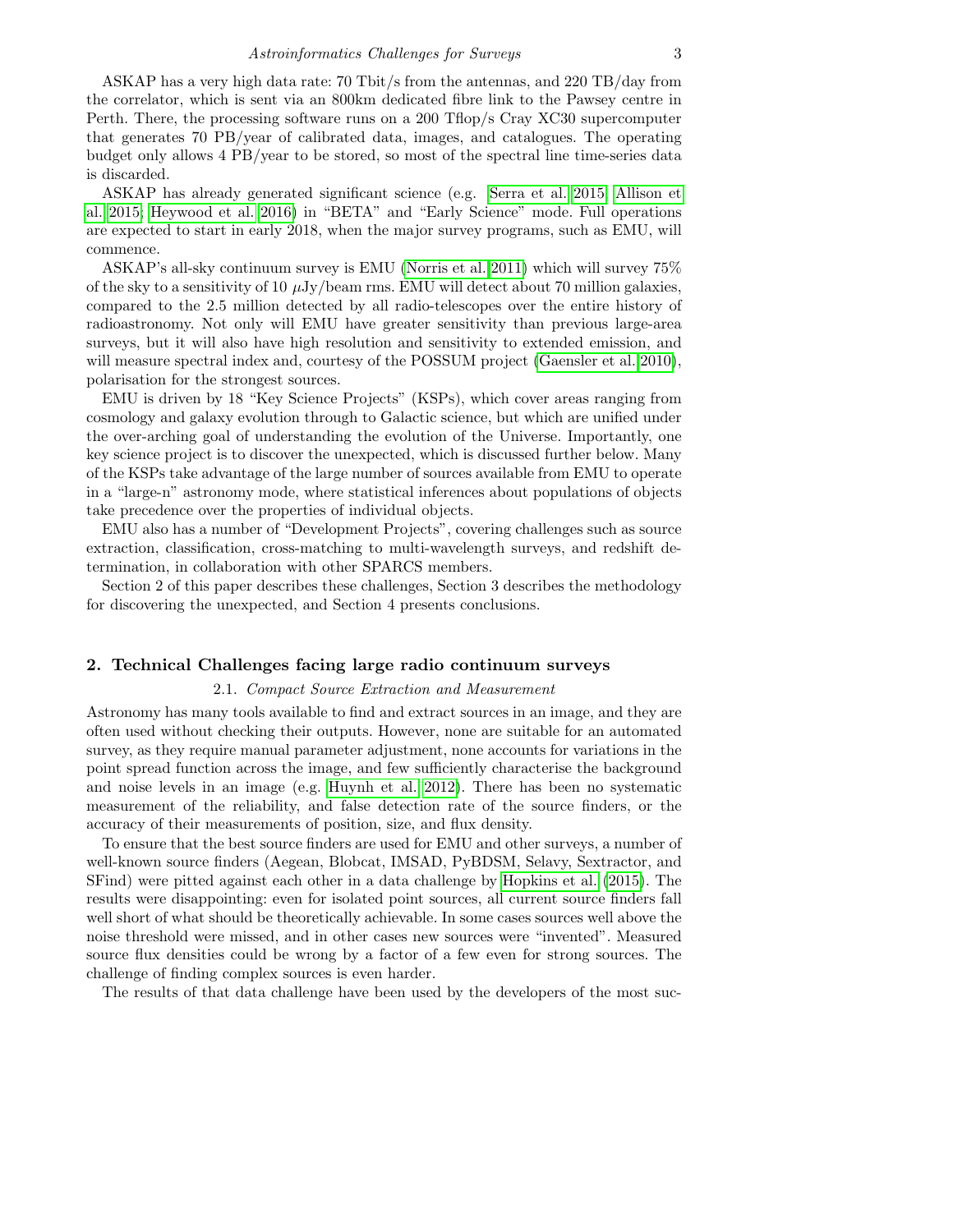#### 4 Ray P. Norris

cessful radio-astronomical source finders (Aegean by [Hancock et al.](#page-9-17) [\(2012\)](#page-9-17), PyBDSM by [Mohan & Rafferty](#page-9-18)  $(2015)$ , and Selavy by [Whiting & Humphreys](#page-9-19)  $(2012)$ ) to enhance their software, and a new round of comparisons is now under way (K. Grieve et al., in preparation). The results of the new comparison will be used to ensure that EMU and other surveys use the best source finder available.

These analyses have also shown that further development is essential to optimise and quantify the performance of current source-finding algorithms.

#### 2.2. Diffuse Source Extraction and Measurement

Whereas it was incorrectly thought that the compact source extraction problem had been solved, it is well known that the identification and extraction of diffuse emission is much harder. Astrophysically, diffuse emission is extremely important, for example as a tracer of cluster haloes, Galactic emission, and the cosmic web. However, previous small data volumes have been sufficiently small that work has focussed on hand-crafted tools (e.g. [Vernstrom et al. 2015\)](#page-9-20) and there has been little development of automated tools to detect diffuse emission. The thousands of cluster haloes expected to be detected by EMU means that the development of an automated tool is a high priority. Several algorithms [\(Dabbech](#page-9-21) [et al. 2015;](#page-9-21) [Butler-Yeoman et al. 2016;](#page-8-2) [Riggi et al. 2016\)](#page-9-22) are now under development for automatically detecting diffuse sources in radio-astronomical images.

## 2.3. Classification and Cross-Identification

Many science goals associated with radio surveys require the radio sources to be crossidentified with their counterparts, such as host galaxies, at other wavelengths. This is nontrivial since about 10% of radio sources have several components. For example, two nearby unresolved radio components might either be the two lobes of a double radio source, or the radio emission from two star-forming galaxies. Only by cross-identifying with optical/infrared data can these two cases be distinguished, since the star forming galaxies will have a host galaxy coincident with each of the radio components, whereas the host of the double radio source is likely to lie between them. Conversely, only by classifying the source do we know where to find the optical counterpart. Thus classification and cross-identification of radio sources are inextricably linked, and both processes must be performed simultaneously. Whilst this process is easy for the expert human, the 7 million complex sources expected to be detected by EMU pose a significant challenge, as there is currently no automated software to do this for large surveys.

Experience has shown that cross-identification with optical catalogues leads to a much higher false-identification rate than cross-identification with infrared (IR) catalogues, and so the primary cross-identification is done with an IR catalogue, and then the IR position is used to cross-identify with other optical and IR catalogues. Several techniques are currently being evaluated, using the ∼5000 sources in the ATLAS data set [\(Norris](#page-9-23) [et al. 2006;](#page-9-23) [Franzen et al. 2015\)](#page-9-24) as a testbed, as follows:

• Manual classification and cross-identification to provide a training, test, and validation set (Jesse Swan et al., in preparation);

• An extension of the likelihood-ratio approach [\(Sutherland & Saunders 1992\)](#page-9-25) is being developed (Stuart Weston et al., in preparation) to take into account the likelihood that several radio components may correspond to one optical component;

• A Bayesian approach, which compares the probabilities of different classifications and cross-identifications, given a set of priors [\(Fan et al. 2015\)](#page-9-26);

• The Radio Galaxy Zoo, in which thousands of citizen scientists do the classification and cross-identification by eye [\(Banfield et al. 2016\)](#page-8-3);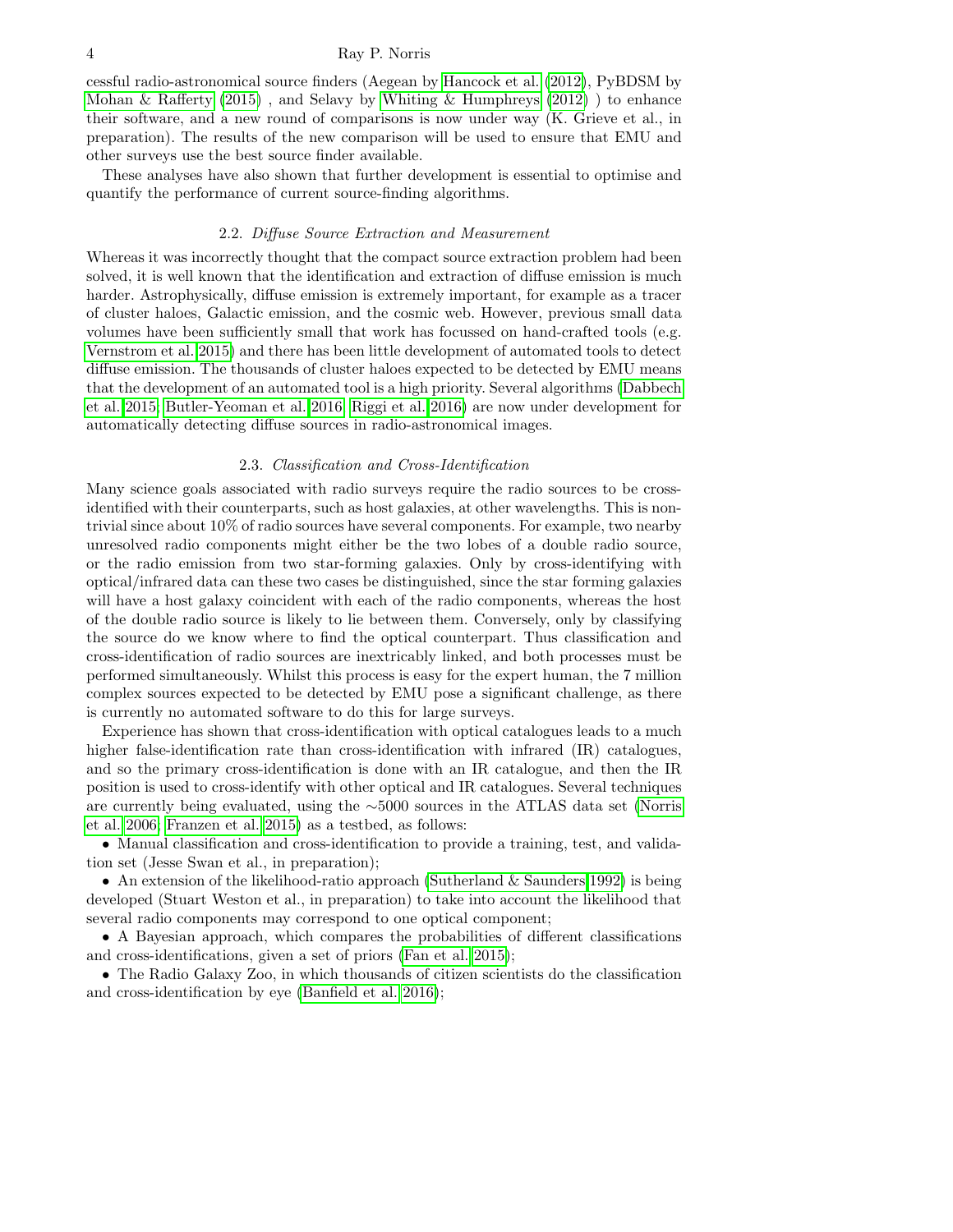

<span id="page-4-0"></span>Figure 2. The broad-band radio spectrum of a radio galaxy, from Jordan Collier et al (in preparation). Using either machine-learning photometric redshift techniques, or by modelling of the source, individual redshifts for some sources will be obtainable from radio data alone.

• Several machine-learning projects, in which different machine learning algorithms such as neural nets are being evaluated to do the classification and cross-identification. Finally, the results of all these techniques will be compared. It is likely that several of them will be used together, as described in §[3.](#page-5-0)

#### 2.4. Redshifts

#### 2.4.1. Statistical Redshifts

For much of the science from radio continuum surveys, it is necessary to know the redshifts of the sources. However, only about 2% of the 70 million EMU sources will have spectroscopic redshifts, and so a number of alternative approaches are being explored. For example, it is often sufficient to assign each source to a redshift bin, rather than measuring the redshift of each source to a high precision. In many cases, knowledge of the redshift distribution of a subsample is sufficient, rather than redshifts of individual galaxies. I call such redshifts "statistical redshifts". For example, [Raccanelli et al.](#page-9-27) [\(2014\)](#page-9-27) show that EMU will be able to use the Integrated Sachs-Wolfe effect to measure primordial non-gaussianity to high accuracy. With no redshift information, the accuracy  $\sigma(f_{NL})$  is uncompetitive, but with only three redshift bins EMU can measure non-gaussianity more accurately than even Euclid.

# 2.4.2. Radio Photometric Redshifts

Radio sources were traditionally thought to have featureless power-law spectral-energy distributions (SED), and so could not be used to obtain redshifts directly. However, the advent of radio surveys at high and low frequencies have made it clear that a significant fraction of radio sources have rich radio SEDs such as that shown in Figure [2,](#page-4-0) and so in principle may yield photometric redshifts directly.

#### 2.4.3. Broadband Photometric Redshifts

Conventional photometric redshifts are obtained by fitting SED templates to optical and infrared photometry measurements, using as many as 30 photometric bands (e.g. [Salvato et al. 2009\)](#page-9-28). The requirements of radio continuum surveys are different from those driving these techniques, in several respects:

• Precision is less important than the minimisation of the fraction of catastrophic outliers, with few applications requiring a precision  $\Delta z < 0.1$ .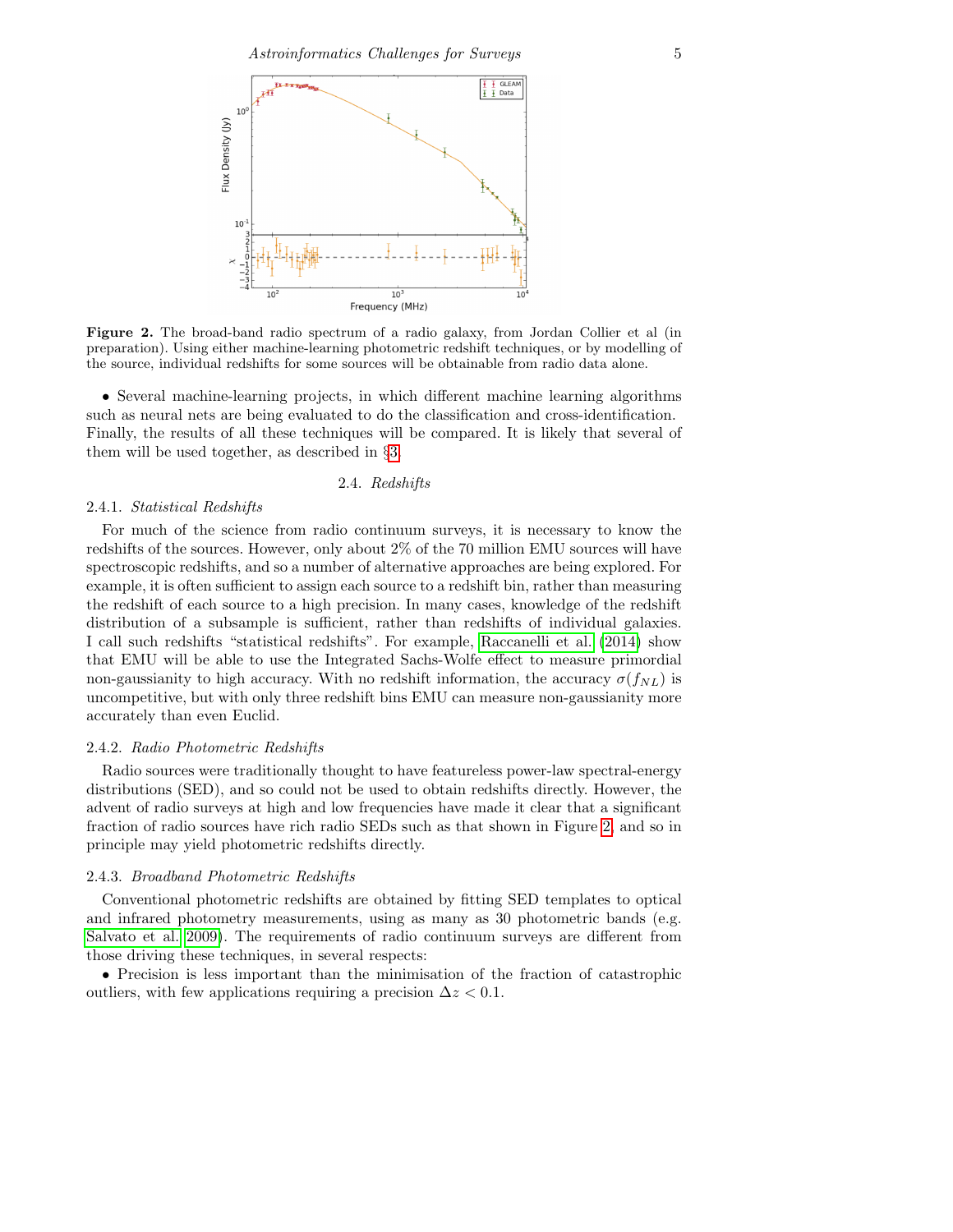• The available photometry, mainly from near-all-sky surveys such as WISE, VHS, and Skymapper, will be less homogenous that that used by (e.g.) [Salvato et al.](#page-9-28) [\(2009\)](#page-9-28), with fewer photometry bands

• EMU radio photometric radio data will be available for all sources, and spectral indices and low-frequency radio data from MWA will be available for a significant fraction of sources. Any photometric code should make use of this radio data.

• Standard galaxy templates may not always be appropriate for radio sources, and tests [\(Salvato et al. 2017\)](#page-9-29) have shown that even simple machine learning techniques (e.g. kNN) can sometimes outperform template techniques.

• The use of machine learning techniques enables the use of other data, such as the polarisation data available for ∼10% of EMU sources. Detection of polarisation virtually guarantees the source is an AGN.

### 2.4.4. Spatial Clustering Redshifts

[Rahman et al.](#page-9-30) [\(2016\)](#page-9-30) and others have shown that redshifts can be estimated from spatial clustering information of nearby galaxies. This is harder for radio continuum surveys, because radio surveys generally extend to much higher redshifts than optical surveys, making it difficult to obtain a training set co-located with the target set. For example, the median redshift for EMU sources is  $z \sim 1.4$ . So while a training set for photometric redshift techniques may be obtained from one well-studied part of the sky, a training set for spatial clustering will be available only for low ( $z \lesssim 1$ ) redshift sources.

# <span id="page-5-0"></span>3. WTF? Discovering the Unexpected

# 3.1. The Process of Discovery

At least half the major discoveries in astronomy are unexpected [\(Harwit 1981;](#page-9-31) [Wilkinson](#page-9-32) [et al. 2004;](#page-9-32) [Wilkinson 2007;](#page-9-33) [Kellermann 2009;](#page-9-34) [Ekers 2009;](#page-9-35) [Wilkinson 2015\)](#page-9-36). For example, [Ekers](#page-9-35) [\(2009\)](#page-9-35) examined 17 major astronomical discoveries in the last 60 years, and concluded (see Figure [3\)](#page-6-0) that only seven resulted from systematic observations designed to test a hypothesis or probe the nature of a type of object. The remaining ten unexpected discoveries resulted either from new technology, or from observing the sky in an innovative way, exploring uncharted parameter space. Similarly, [Norris](#page-9-37) [\(2016\)](#page-9-37) showed that, of the 10 greatest discoveries made with the Hubble Space telescope, only one (using Cepheids to measure the Hubble constant) was amongst its science goals. The other nine, including the discovery of dark energy, were in some sense unexpected.

A prime example of an unexpected discovery was the discovery of pulsars by Jocelyn Bell. She observed the radio sky for the first time with high time resolution, to study interstellar scintillation, and thereby explored an unexplored part of observational parameter space. She found "bits of scruff" on the chart recorder, which she realised could not be due to terrestrial interference, but represented a new type of astronomical object. She describes the process in detail in [Bell-Burnell](#page-8-4) [\(2009\)](#page-8-4).

Figure 1 shows that radio continuum surveys such as EMU are also venturing into unexplored parts of observational parameter space. From Occam's razor, the unexplored region of observational parameter space to the left of the line presumably contains as many potential new discoveries per unit parameter-space as the region to the right. EMU should therefore significantly expand the volume of observational parameter space, so in principle should discover unexpected new phenomena and new types of object.

However, it's unlikely that a latter-day Jocelyn Bell could discover the unexpected in ASKAP data. She discovered pulsars by laboriously sifting through all her data, and noticing a tiny anomaly that didnt fit her understanding of the telescope. If she were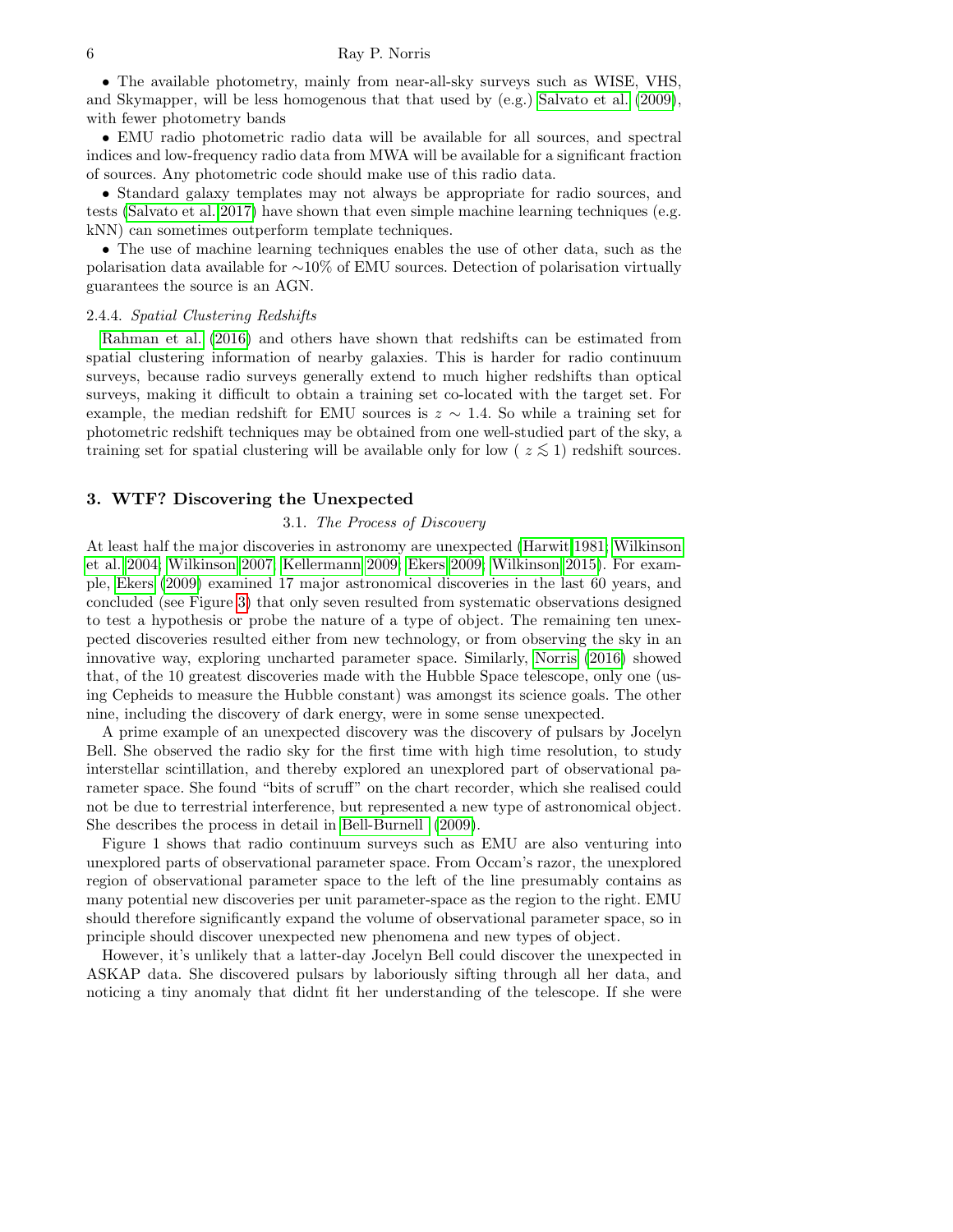

<span id="page-6-0"></span>Figure 3. A plot of recent major astronomical discoveries, taken from Ekers (2009) of which seven were "known-unknowns" (i.e. discoveries made by testing a prediction) and ten were "unknown-unknowns" (i.e.. a serendipitous result found by chance while performing an experiment with different goals).

observing with ASKAP, she would have to sift through petabytes of data from a machine that is so complex that nobody truly understands every bit of it.

The only way of extracting science from large volumes of data is to interrogate the data with a well-posed question, such as 'plot the specific cosmic star formation rate of star-forming galaxies as a function of redshift'. This is a very efficient way of answering the known-unknowns, but it is incapable of finding the unknown-unknowns. Since the human brain cannot sift through petabytes by eye, then we must rely on tools to detect the unexpected, and such tools do not currently exist.

We have therefore started a project within EMU, named Widefield ouTlier Finder, or WTF, to develop techniques for mining large volumes of astronomical data for the unexpected, using machine-learning techniques and algorithms. There are two types of unexpected discovery: the discovery of unexpected objects, and the discovery of unexpected phenomena, which may appear as an anomaly in the properties of a sample of objects. A detailed description is given by [Norris](#page-9-37) [\(2016\)](#page-9-37).

#### 3.2. WTF1: Discovering unexpected objects

There are currently ∼ 2.5 million known radio sources. EMU is expected to detect about 70 million objects, and so there is a good chance that these will include new classes of radio source. WTF will search for them using the process shown in Figure [4.](#page-7-0) Although this is designed for EMU, the broad approach is applicable to any survey.

The ASKAPSOFT real-time processing pipeline processes EMU data to produce images and source catalogues in the "CASDA" Observation database. This is followed by the "Value-added pipeline", which implements the processes described in §[2](#page-2-0) to produce the Survey catalogue, EVACAT (EMU Value-added Catalogue). WTF then mines EVA-CAT, together with the radio images, for unexpected objects.

One function of WTF is to mine the images for unconventional sources. For example, a ring of emission several arcmin in diameter but with an amplitude of only half the rms noise level in any one pixel, would be invisible to the human eye, or to a conventional source extraction code. Such a ring could easily be detected using a suitable matched filter, such as a Hough transform (Hollitt  $\&$  Johnston-Hollitt 2012). Many other examples of potential diffuse and unconventional sources may be imagined. Detecting sources with unknown unconventional morphology is much harder and is the subject of continuing research such as [Geach](#page-9-39) [\(2012\)](#page-9-39) and [Baron & Poznanski](#page-8-5) [\(2016\)](#page-8-5).

The catalogue will be searched in an n-dimensional parameter space with axes such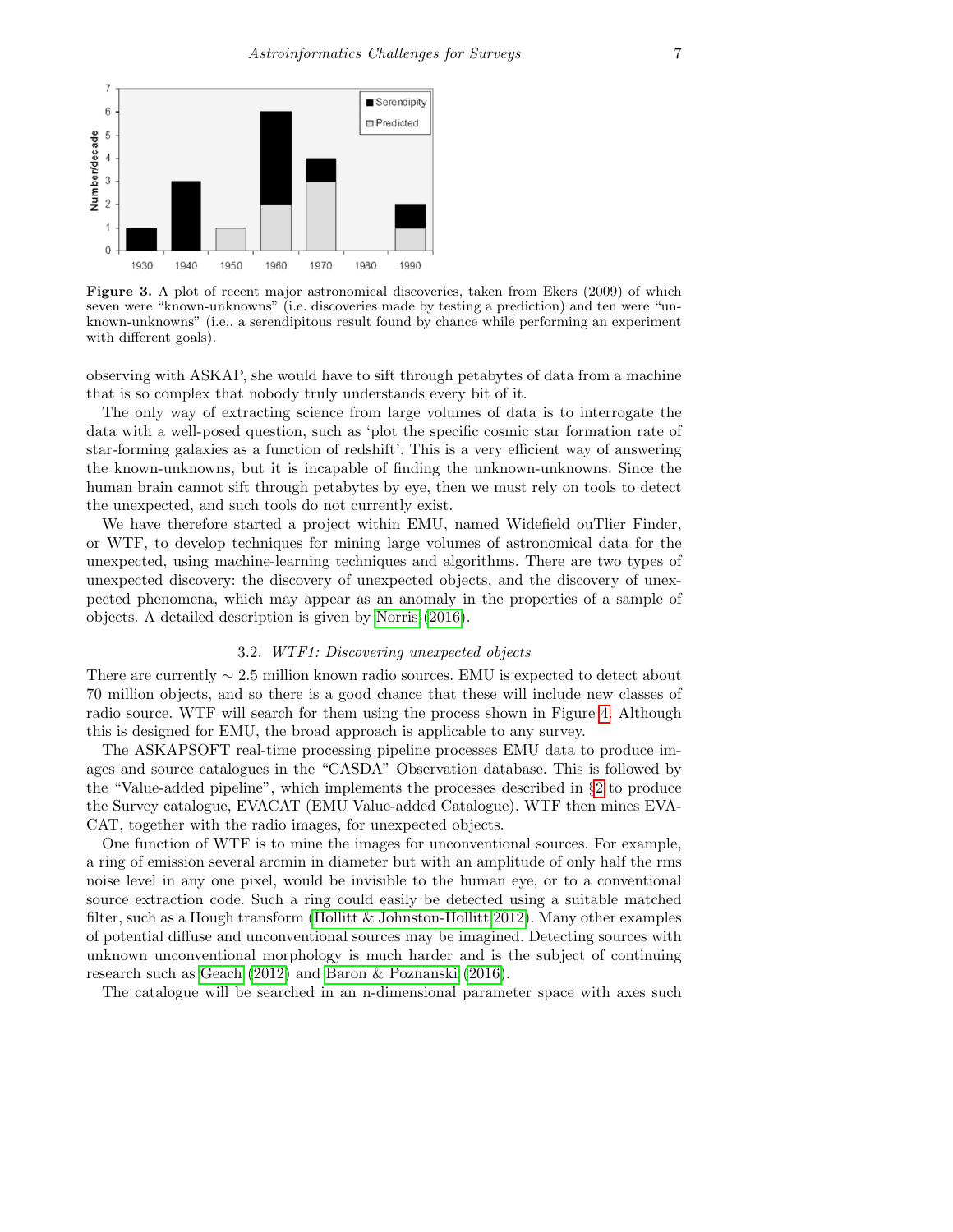8 Ray P. Norris



<span id="page-7-0"></span>Figure 4. (Left) The flowchart for discovering unexpected objects. (Right)The flowchart for discovering unexpected phenomena.

as flux density, spectral index, and IR-to-radio ratio. Known types of object (e.g. stars, galaxies, quasars) will appear as clusters in this parameter space. Algorithms are being explored that will search the parameter space for anomalies, such as clusters of objects that do not correspond to known types of objects.

#### 3.3. WTF2: Discovering Unexpected Phenomena

An unexpected discovery can result from the properties of a sample of objects differing from those predicted by theory. For example, dark energy was discovered [\(Riess et al.](#page-9-40) [1998;](#page-9-40) [Perlmutter et al. 1999\)](#page-9-41) when the relationship between the brightness and redshift of type 1A supernovae differed from that predicted by theory. Here I describe an approach in which data is tested against theory to reveal discrepancies. Rather than trying to derive theoretical quantities from the data, which requires a number of assumptions and corrections, the opposite approach is taken of generating simulated observations from the theory, which can then easily have the observational constraints (the "window function") applied, and then compared to data in an empirical "characteristic distribution" (e.g. source counts as a function of observed flux density, or the angular power spectrum).

By doing this, the simulations are effectively being used to encapsulate our current understanding of astrophysics, so that we can check if the observed data is consistent with our current understanding. Any significant difference between the two either represents an error in the data or simulation, or an unexpected discovery. This process is shown in Figure [4,](#page-7-0) and includes the following steps. The starting point is a simulation, such as the Millennium Simulation [\(Springel et al. 2005\)](#page-9-42) which encapsulates our knowledge about cosmology and galaxy formation. From this is generated a simulated sky, using our knowledge of the observed properties of galaxies, using a tool such as the Theoretical Astrophysical Observatory (TAO: [Bernyk et al. 2016\)](#page-8-6), together with a semi-empirical model of radio sources. The model sky is them converted to a simulated observed sky using observational constraints such as sensitivity and resolution. The sky is then "observed" using the window function of the real data, which includes factors such as area of sky observed, and any varying sensitivity across the observations.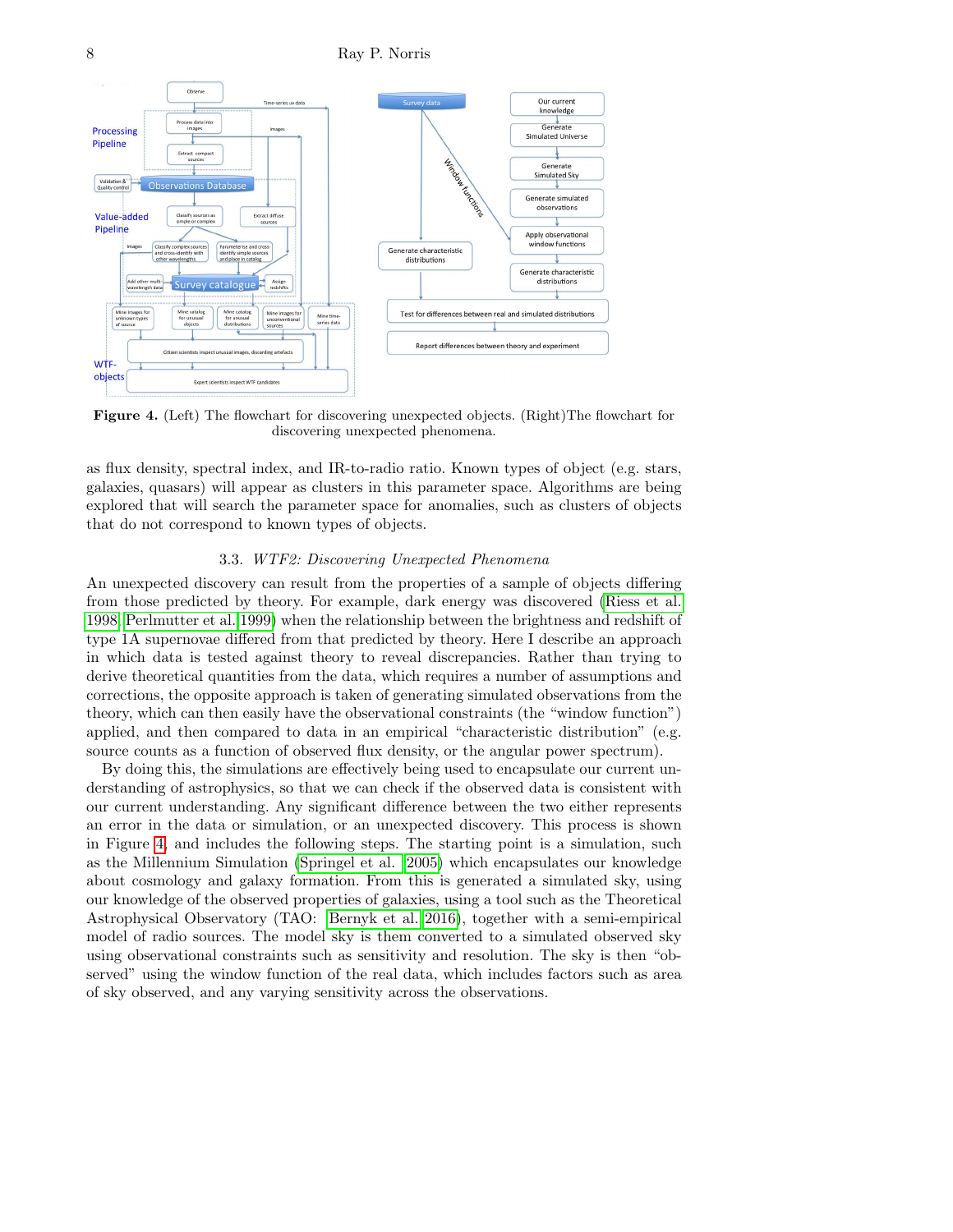

<span id="page-8-7"></span>Figure 5. The angular power spectrum for radio sources in the SPT field, taken from Rees et al (2017). Points with error bars are the measured angular power spectrum of the data obtained by O'Brien et al (2017), and the blue line shows the distribution predicted by the semi-empirical model described in the text. The dotted line shows the cosmological signal predicted by LCDM,and the dashed line show the effect of radio source size and double radio sources. The solid black line is the sum of these latter two predictions.

For example, Figure [5](#page-8-7) taken from [Rees et al.](#page-9-43) [\(2017\)](#page-9-43), shows the angular power spectrum for radio sources in the SPT (South Pole Telescope) field, using the radio observations described by [O'Brien et al.](#page-9-44) [\(2016\)](#page-9-44). The simulated data were based on the Millennium Simulation, from which a simulated sky of galaxies was generated using the TAO tool. From this, a radio sky was generated using semi-empirical assumptions about the properties of radio sources based on the zFOURGE survey [\(Rees et al. 2016\)](#page-9-45).

## 4. Conclusions

Next-generation radio continuum surveys face a number of technical challenges and opportunities, which must be addressed if we are to extract the science from the tsunami of data. Many of the solutions will take advantage of the large data volumes and use machine learning algorithms. Over half the major discoveries in astronomy are unexpected, but are unlikely to be made by humans in the large data volumes that characterise next-generation surveys. Instead, software must be designed explicitly to maximise their ability to mine the data for unexpected discoveries, including both unexpected objects and unexpected phenomena.

## References

<span id="page-8-1"></span>Allison, J. R., Sadler, E. M., Moss, V. A., et al. 2015, MNRAS, 453, 1249

- <span id="page-8-3"></span>Banfield, J. K., Andernach, H., Kapińska, A. D., et al. 2016, *MNRAS*, 460, 2376
- <span id="page-8-5"></span>Baron, D., & Poznanski, D. 2016, [arXiv:1611.07526](http://arxiv.org/abs/1611.07526)
- <span id="page-8-4"></span>Bell-Burnell, J. 2009, in 'Accelerating the Rate of Astronomical Discovery, <http://pos.sissa.it/cgi-bin/reader/conf.cgi?confid=99>
- <span id="page-8-6"></span>Bernyk, M., Croton, D. J., Tonini, C., et al. 2016, Ap. J. Suppl., 223, 9
- <span id="page-8-0"></span>Bunton, J. D., & Hay, S. G., 2010, in International Conference on Electromagnetics in Advanced Applications (ICEAA), [http://ieeexplore.ieee.org/xpls/abs](http://ieeexplore.ieee.org/xpls/abs_all.jsp?arnumber=5651120) all.jsp?arnumber=5651120
- <span id="page-8-2"></span>Butler-Yeoman, T., Frean, M., Hollitt, C. P., Hogg, D. W., & Johnston-Hollitt, M. 2016, [arXiv:1601.00266](http://arxiv.org/abs/1601.00266)